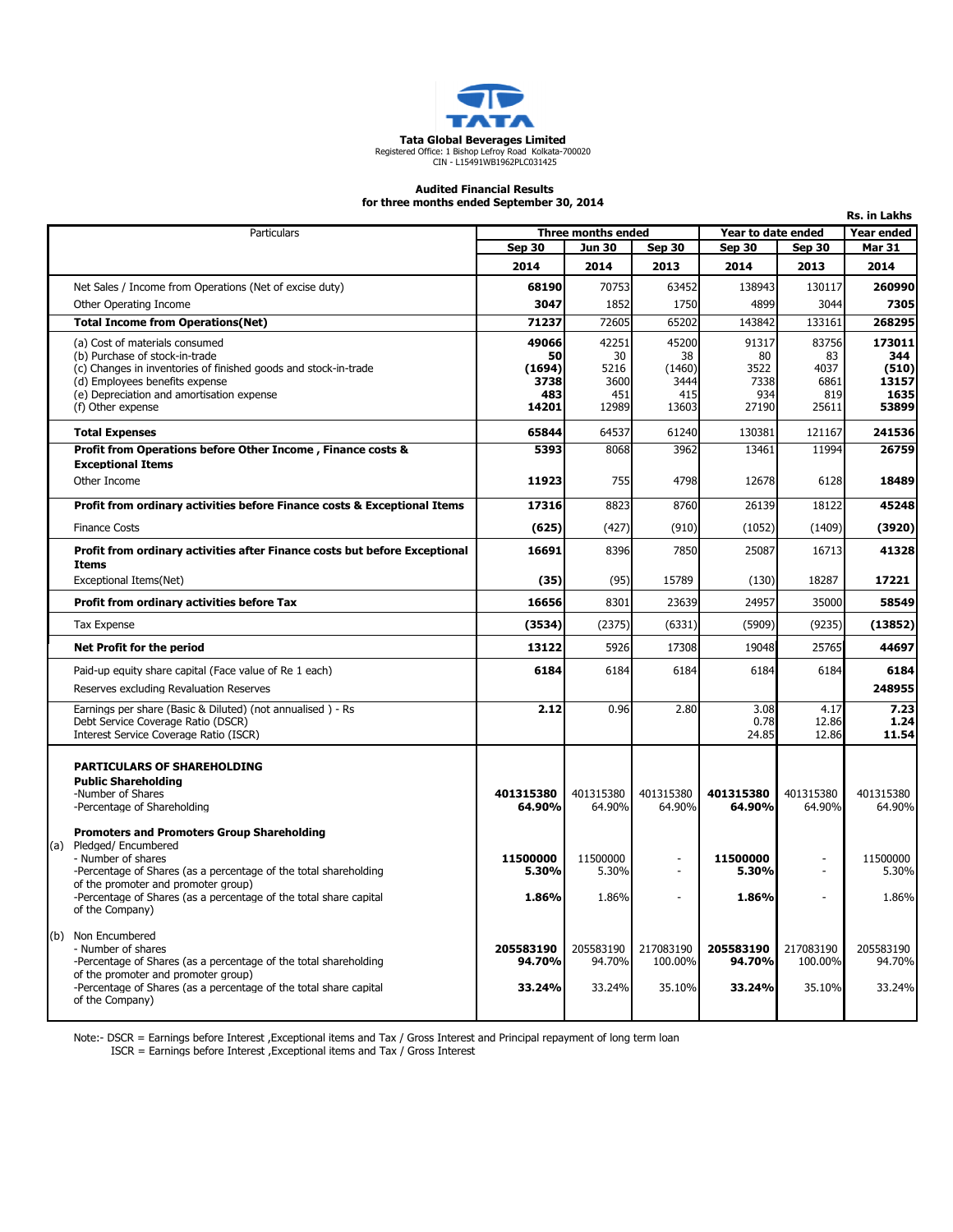## Notes:

- 1. For the quarter, Income from operations at Rs 712 crores increased by 9% over corresponding quarter of previous year driven by higher volume and value realisations in the branded tea operations. Profit from Operations at Rs 54 crores is 36% ahead of the corresponding quarter of the previous year on account of improvement in branded tea operations. Profit after tax at Rs 131 crores is lower compared to the corresponding quarter of previous year due to impact of exceptional items in corresponding quarter of previous year partly offset by higher other income in current quarter. Effective tax rate for the quarter is lower due to lower rate of tax on overseas dividend income.
- 2. Exceptional tem during the quarter of Rs. 0.35 crore represents expenditure on restructuring activities. Exceptional items for the corresponding quarter of previous year represent profit from sale of property in Bangalore Rs 192 crores net of expenditure on new product development Rs 3 crores, expenditure on revision of post retirement pension obligations of Rs 11 crores and provision against long term Investment Rs 20 crores pertaining to an overseas Joint Venture company engaged in non-branded business.

| 3. Earnings Per Share (EPS) (basic and diluted) and EPS, net of exceptional items (basic and |
|----------------------------------------------------------------------------------------------|
| diluted) for the three months and the year to date ended are given below:                    |

|                                                  | Three months ended |               |        | Year to date<br>ended | Year<br>ended |               |
|--------------------------------------------------|--------------------|---------------|--------|-----------------------|---------------|---------------|
|                                                  | Sep 30             | <b>Jun 30</b> | Sep 30 | Sep 30                | Sep 30        | <b>Mar 31</b> |
|                                                  | 2014               | 2014          | 2013   | 2014                  | 2013          | 2014          |
| Earnings Per Share $-$ Rs $*$                    | 2.12               | 0.96          | 2.80   | 3.08                  | 4.17          | 7.23          |
| Earnings Per Share $-$ Rs*                       | 2.13               | 0.97          | 0.91   | 3.09                  | 1.92          | 5.07          |
| (excluding<br>οf<br>impact<br>exceptional items) |                    |               |        |                       |               |               |

\*Not annualized for three months ended and year to date ended.

EPS, excluding the impact of exceptional items, for the current quarter is higher as compared to the corresponding quarter of previous year due to improved results from operation and higher other income.

- 4. During the quarter, the Company has adopted estimated useful life of fixed assets as stipulated by Schedule II to the Companies Act 2013, applicable for accounting periods commencing 1st April 2014 or re-assessed useful life based on technical evaluation. Accordingly, depreciation of Rs 0.66 crore (net of deferred tax of Rs 0.34 crore) on account of assets whose useful life is already exhausted as on 1st April 2014 has been adjusted against Retained earnings. Depreciation expense for the quarter is higher by an amount of Rs 0.08 crore consequent to the revision in useful life effective 1st April 2014.
- 5. The Board of Directors of the Company in its meeting held on November 12, 2013 had approved the scheme of merger of its subsidiary, Mount Everest Mineral Water Limited (MEMWL), with the Company in terms of a scheme of amalgamation under Section 391-394 and other applicable provisions of the Companies Act, 1956. The necessary approvals from the Stock exchanges and SEBI have been obtained. Further, the scheme was approved by the shareholders at the court convened meeting held on June 4, 2014 and also by non-promoter shareholders through postal ballot. The appointed date of the scheme is April 1, 2013. The scheme would be effective on the receipt of necessary approvals and completion of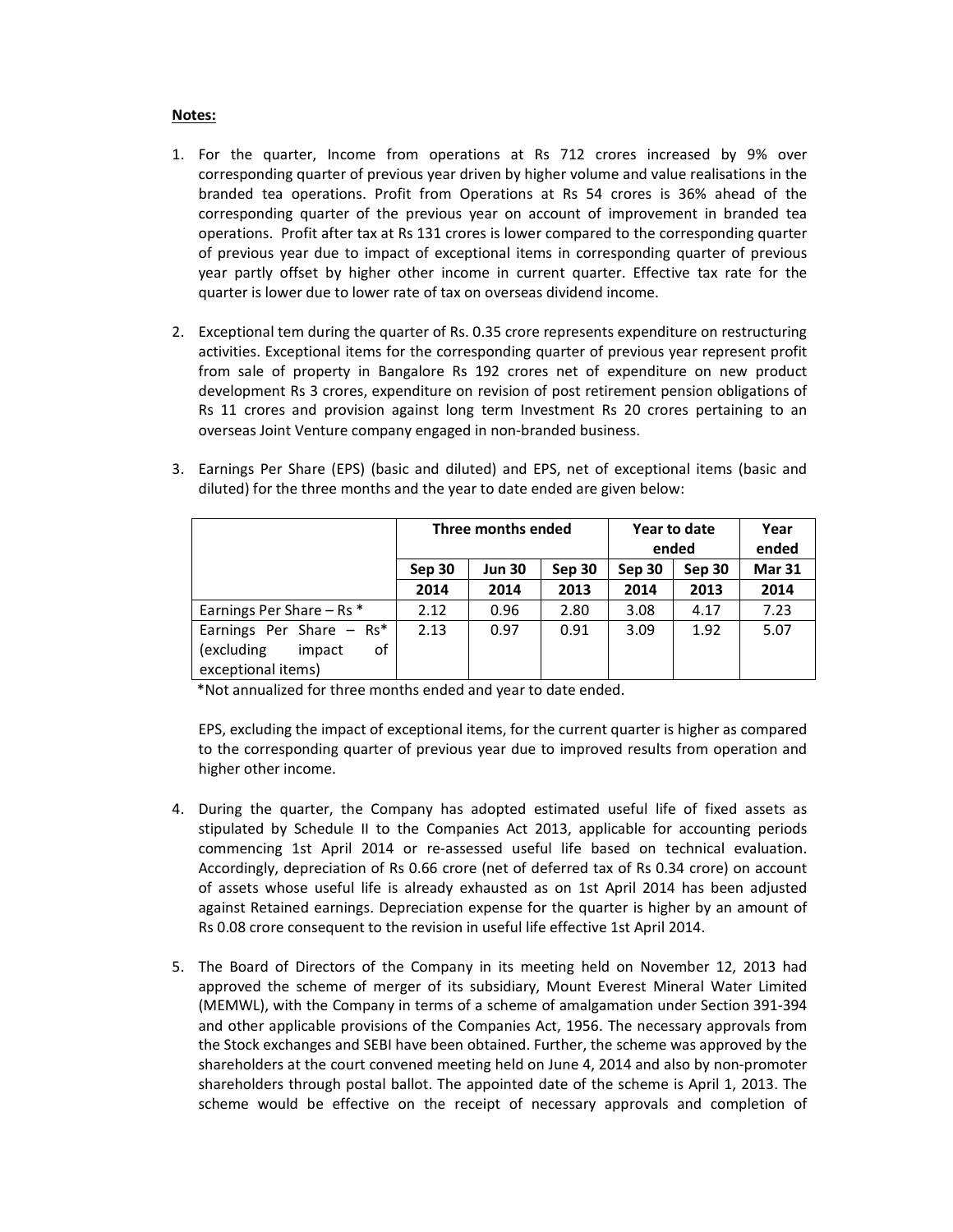formalities as laid down thereunder. Accordingly, the operating results of MEMWL would be reflected by the Company from the appointed date of April 1, 2013 after the scheme becomes effective post obtaining all the requisite approvals. In terms of the scheme, till such date the scheme becomes effective, the merging entity's business operations are being carried out in trust on behalf of the Company.

- 6. As the Company's activity falls within a single business segment, viz "Buying / Blending and Sale of tea in bulk and value added form" the disclosure requirements of Accounting Standard (AS-17) on "Segment Reporting" notified by the Companies (Accounting Standard) Rules 2006, are not applicable.
- 7. Investor complaints :

| Pending at the   | Received during the | Disposed of during | Remaining          |
|------------------|---------------------|--------------------|--------------------|
| beginning of the | Quarter             | the Quarter        | unresolved at the  |
| Quarter          |                     |                    | end of the Quarter |
|                  |                     |                    |                    |

- 8. Statement of Assets and Liabilities as at September 30, 2014 is annexed.
- 9. Previous periods' figures have been regrouped / rearranged, to the extent necessary, to conform to current period's classification.
- 10. The aforementioned results were reviewed by the Audit Committee of the Board on November 5, 2014 and subsequently taken on record by the Board of Directors at its Meeting held on November 5, 2014. The statutory auditors of the company have audited these results.

Mumbai, November 5, 2014 (Chairman)

Cyrus P Mistry